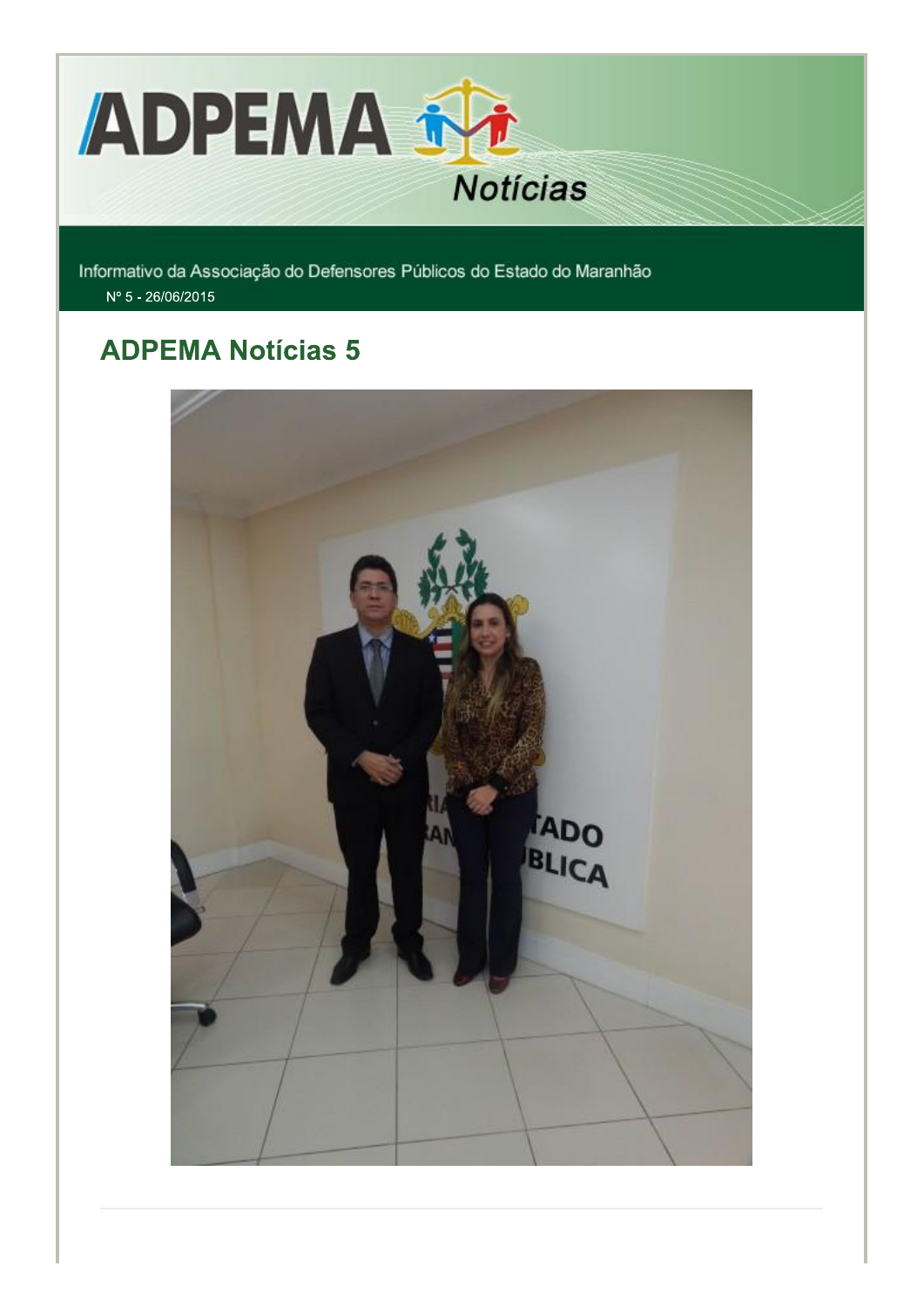### 25/06/2015 - ADPEMA firma parceria com AMPEM para uso de sede social



A Associação dos Defensores Públicos do Estado do Maranhão (ADPEMA), representada pela Presidente, Clarice Binda, reuniu-se na manhã desta quarta-feira com o Presidente da Associação do Ministério Público do Maranhão (AMPEM), José Augusto Cutrim Gomes, para assinatura de termo de parceria para uso da sede social da AMPEM, localizada na Rua Duque Bacellar, s/nº-Quintas do Calhau, pelos associados ADPEMA.

O convênio firmado entre ambas as entidades garante aos defensores associados acesso aos serviços ofertados com os mesmos descontos oferecidos aos associados dependentes da AMPEM. Além do acesso à sede recreativa, os associados ADPEMA também poderão usufruir dos convênios da AMPEM.

Para obtenção dos referidos benefícios, o associado deverá realizar prévio requerimento junto a ADPEMA para que a seja providenciada a solicitação do serviço a ser realizado junto a AMPEM. Serão beneficiados apenas os associados titulares das entidades, não incluindo dependentes.

Acompanhe os serviços que serão disponibilizados aos Defensores Públicos Associados através do site da AMPEM: http://ampem.org.br/ no link Serviços.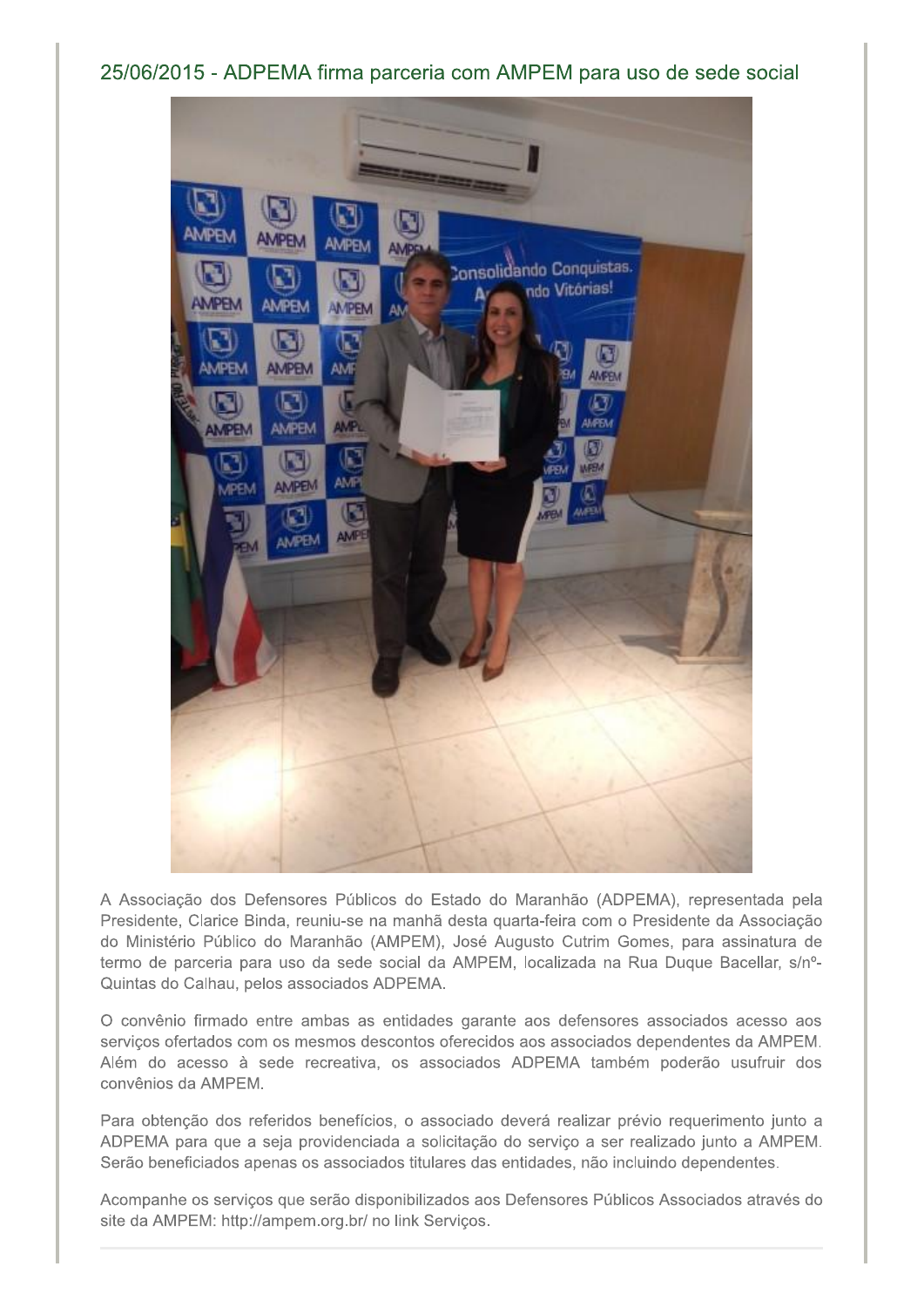24/06/2015 - Defensoria Pública do Maranhão abre inscrições para o V Concurso Público para Carreira de Defensor Público



# DEFENSORIA PÚBLICA do Estado do Maranhão

A Defensoria Pública do Estado do Maranhão (DPE/MA) publicou, na data de hoje (24), edital do V Concurso Público para preenchimento de vagas e formação de cadastro de reserva no cargo inicial da Carreira de Defensor Público.

As inscrições estarão abertas, exclusivamente, via Internet, no período de 10h do dia 25 de junho às 14h do dia 21 de julho (horário de Brasília) no endereço eletrônico www.concursosfcc.com.br. O valor da inscrição é de R\$ 268,40.

O Concurso destina-se ao provimento de 18 vagas existentes para o cargo de Defensor Público de 1ª Classe. As provas escritas e oral, de caráter classificatório e eliminatório, serão prestadas em três etapas: Prova Escrita Preliminar Objetiva; Prova Escrita Discursiva Específica e Prova Oral, a serem realizadas nas datas de 23 de agosto, 18 de outubro e 17 de fevereiro de 2016 a 21 de fevereiro de 2016, respectivamente.

Os candidatos devem possuir diploma de bacharel em Direito, devidamente registrado, fornecido por instituição de ensino superior reconhecida pelo Ministério da Educação e possuir até a data da posse, no mínimo, três anos de atividade jurídica.

Para mais informações, acesse o site: www.concursosfcc.com.br e acompanhe o edital.

24/06/2015 - ADPEMA solicita à Secretaria de Segurança do Estado maior segurança aos Defensores Públicos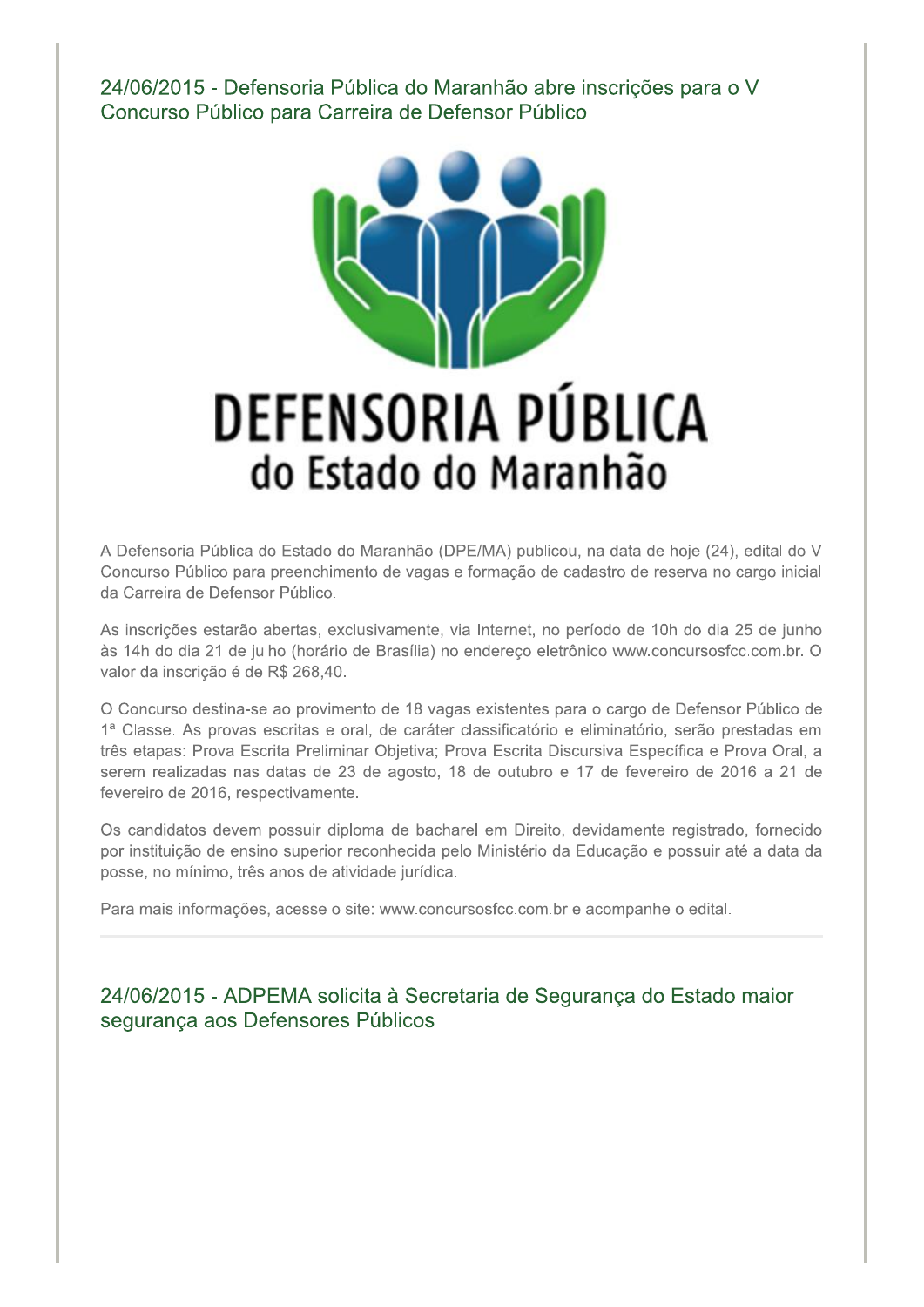

Na tarde da última terca-feira (23), a Presidente da Associação dos Defensores Públicos do Estado do Maranhão (ADPEMA), Clarice Binda, reuniu-se com o Secretário de Segurança Pública do Estado do Maranhão, Jefferson Portela, para tratar de questões envolvendo a segurança dos Defensores Públicos no exercício de suas funções.

A reunião ocorreu na sede da Secretaria em decorrência de fatos relatados pelos Defensores Públicos de grande insegurança a que estão expostos na sua atuação diária, notadamente na última semana quando um Defensor Público sofreu ameaças no exercício de sua funções dentro da sala de atendimento da Defensoria Pública do Estado (DPE) no Fórum da capital.

A Presidente solicitou apoio do Secretário de Segurança quanto à disponibilização de um policial na sala destinada à DPE no Fórum, assim como ocorre na sede da DPE no Centro Histórico, onde há um policial militar que realiza a segurança dos assistidos e dos Defensores Públicos e servidores da DPE em atividade.

Ainda durante a reunião, a Presidente da ADPEMA, Clarice Binda, manifestou a intenção dos Defensores Públicos em colaborar com a Secretaria para melhorias no sistema de segurança pública do Estado: "A ADPEMA coloca-se a disposição para colaborar com a Secretaria no sentido de que se conquiste maior segurança a toda a população maranhense", ressalta.

O Secretário de Segurança, Jefferson Portela, afirmou que analisará a possibilidade de deslocar um policial para conferir segurança aos Defensores Públicos na sua atividade e pontuou que o apoio dos Defensores é fundamental para o aprimoramento da Segurança Pública no Maranhão. "O apoio dos Defensores Públicos na questão da Segurança Pública é muito importante, pois os problemas enfrentados são multifacetários. Em breve darei retorno da demanda apresentada e agradeço a colaboração dos Defensores", destacou.

#### 23/06/2015 - ADPEMA cobra mais segurança para Defensores Públicos

A Associação dos Defensores Públicos do Estado do Maranhão (ADPEMA), por meio de sua Presidente, Clarice Binda, solicitou à Defensoria Pública do Estado (DPE) a adoção de mais medidas de segurança como forma de garantir a integridade física dos Defensores Públicos atuantes no Fórum Desembargador Sarney Costa em São Luís.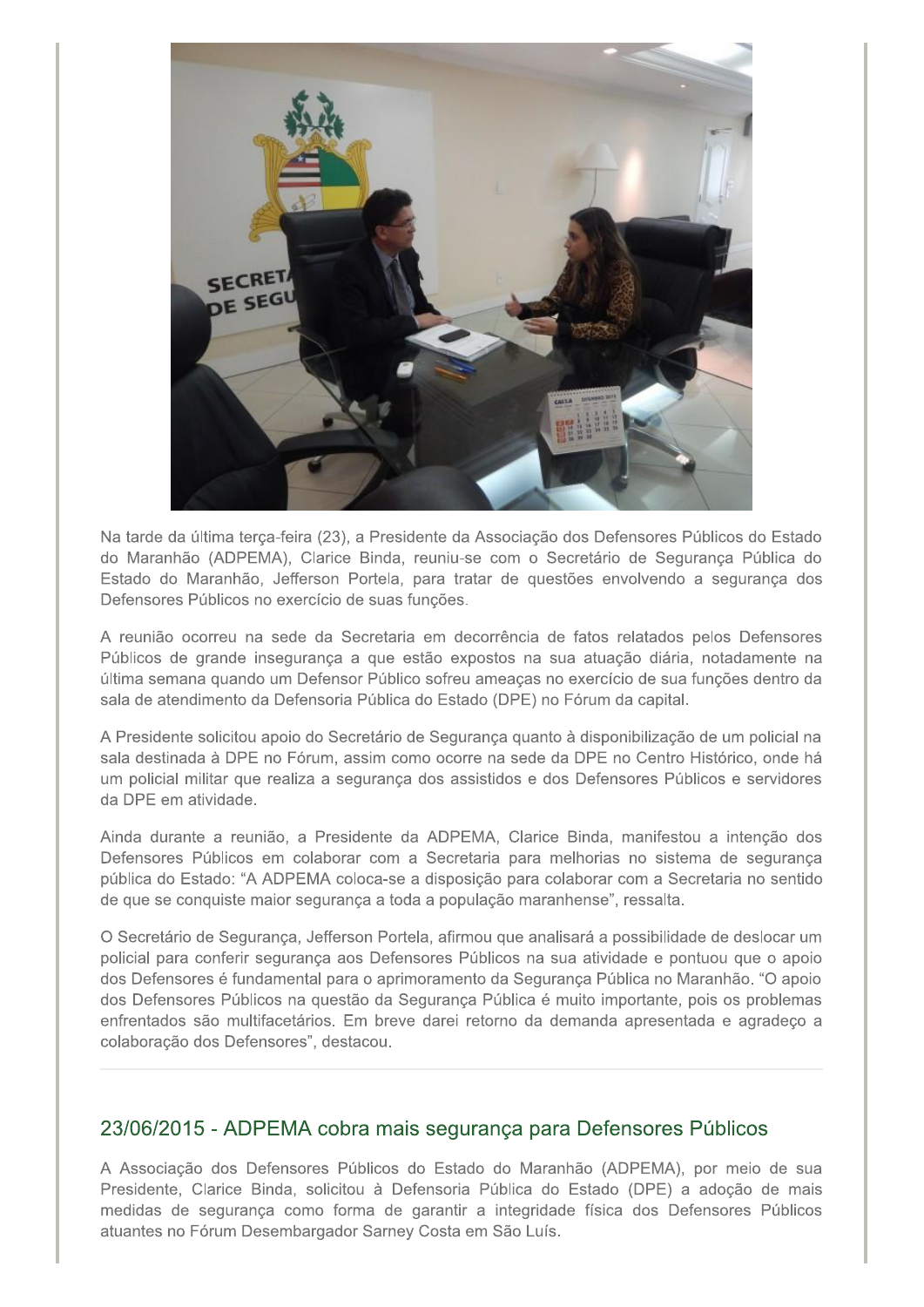Em decorrência de fatos relatados pelos Defensores Públicos, a ADPEMA encaminhou pedido de providências à Administração Superior da DPE com a disponibilização de um policial na sala da Defensoria Pública do Estado localizada no Fórum da capital.

A situação agravou-se após um Defensor Público ser ameaçado durante atendimento na sala do DPE no Fórum em pleno exercício de suas atividades. A ADPEMA, além do pedido de providências, reiterou total apoio ao Defensor Público envolvido neste fato e reforçou o pedido de mais segurança aos Defensores Públicos na sua atuação em todos os núcleos da Defensoria no Estado.

De acordo com a Presidente da ADPEMA, Clarice Viana Binda, "os Defensores Públicos devem dispor de maior segurança para exercícios de suas funções, sob pena não só de colocar o profissional em perigo, mas também a própria atividade da Defensoria Pública, haja vista esta não poder ser exercida da devida forma, o que acaba, por fim, desqualificando os servicos prestados."

#### 22/06/2015 - ADPEMA recebe título de Utilidade Pública pela Assembleia Legislativa do MA



No dia 13 de maio de 2015, a Associação dos Defensores Públicos do Estado do Maranhão (ADPEMA) foi contemplada com a sanção da lei que confere o título de Utilidade Pública à entidade, através da Lei Estadual n.º 10.234. O título de Utilidade Pública garante às entidades, associações civis e fundações o reconhecimento como instituições sem fins lucrativos e prestadoras de serviços à sociedade.

Com este título, a ADPEMA poderá reivindicar, nos órgãos competentes, isenção de contribuições destinadas à seguridade social e de pagamento de emolumentos (taxas cobradas por cartórios), bem como imunidade fiscal (restrita às entidades de assistência social e de educação), além de lhe possibilitar receber doações e emendas parlamentares.

Podem obter a titulação, as instituições sem fins lucrativos - aquelas capazes de reverter em finalidades estatutárias ou em manutenção e expansão do próprio negócio todos os lucros obtidos em atividades desenvolvidas por ela. A característica principal das entidades sem fins lucrativos é a de servirem desinteressadamente à coletividade e seus cargos de diretoria, conselhos fiscais, deliberativos ou consultivos não serem remunerados.

A nível nacional, dentre as associações estaduais de Defensores Públicos que já receberam o titulo de utilidade pública, a Associação dos Defensores Públicos do Estado do Rio de Janeiro (ADPERJ)